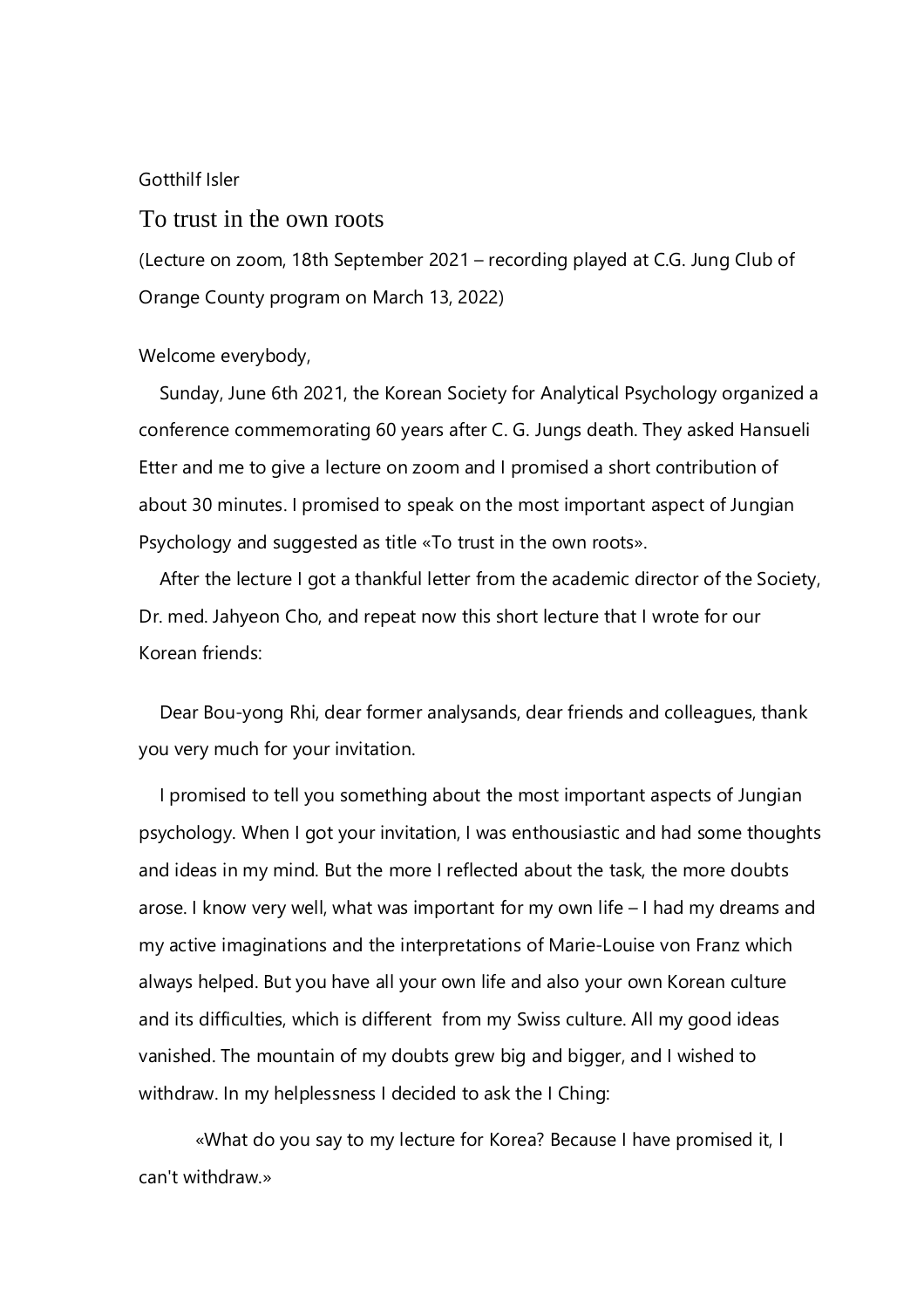I threw the coins and got no. 8: «Holding Together», changing to no. 45: «Gathering Together».

 I had a good feeling: to hold together with my Korean analysands and friends, meeting in the name of C. G. Jung, the «Great Man». But then, I remembered the advice in no. 8: «Inquire of the oracle once again Wether you possess sublimity, constancy, and perseverance; Then there is no blame.»

 I felt obliged to repeat the I Ching, threw again the coins and got no. 26: «The Taming Power of the Great» with two bad lines on the first and the second place: «Danger is at Hand. It furthered one to desist» and «The axletrees are taken from the wagon.» I was disappointed and had to wait, and all the doubts came back. And the time until the meeting became shorter and shorter. To get ideas, I read in Jungs Memories and other texts. After some days I made a short Active Imagination: I asked my soul, the Anima:

«Should I cancel my lecture for Korea?»

She answered: «No, on no account!»

I objected, but the car has no axles.

 She replied: «Do you think you should go by car, as long as you can go on foot?»

Now I was in trouble indeed. I had only a small hope: Going on foot announced the own way, step by step. Four nights later I had this releasing dream:

I heard organ music, like composed by Johann Sebastian Bach, and in this music came a passage, where a very high single tone was continuously played and never stopped. It was a wonderful divine sound, like a long beaming stick of silver and gold laying high over ground, which hold on, with violins played about. Then I had the visual impression of a short, dark stick with edges, standing in the centre of a wide, concave dish which was filled with rose petals. This stick too emitting the never ending high tone,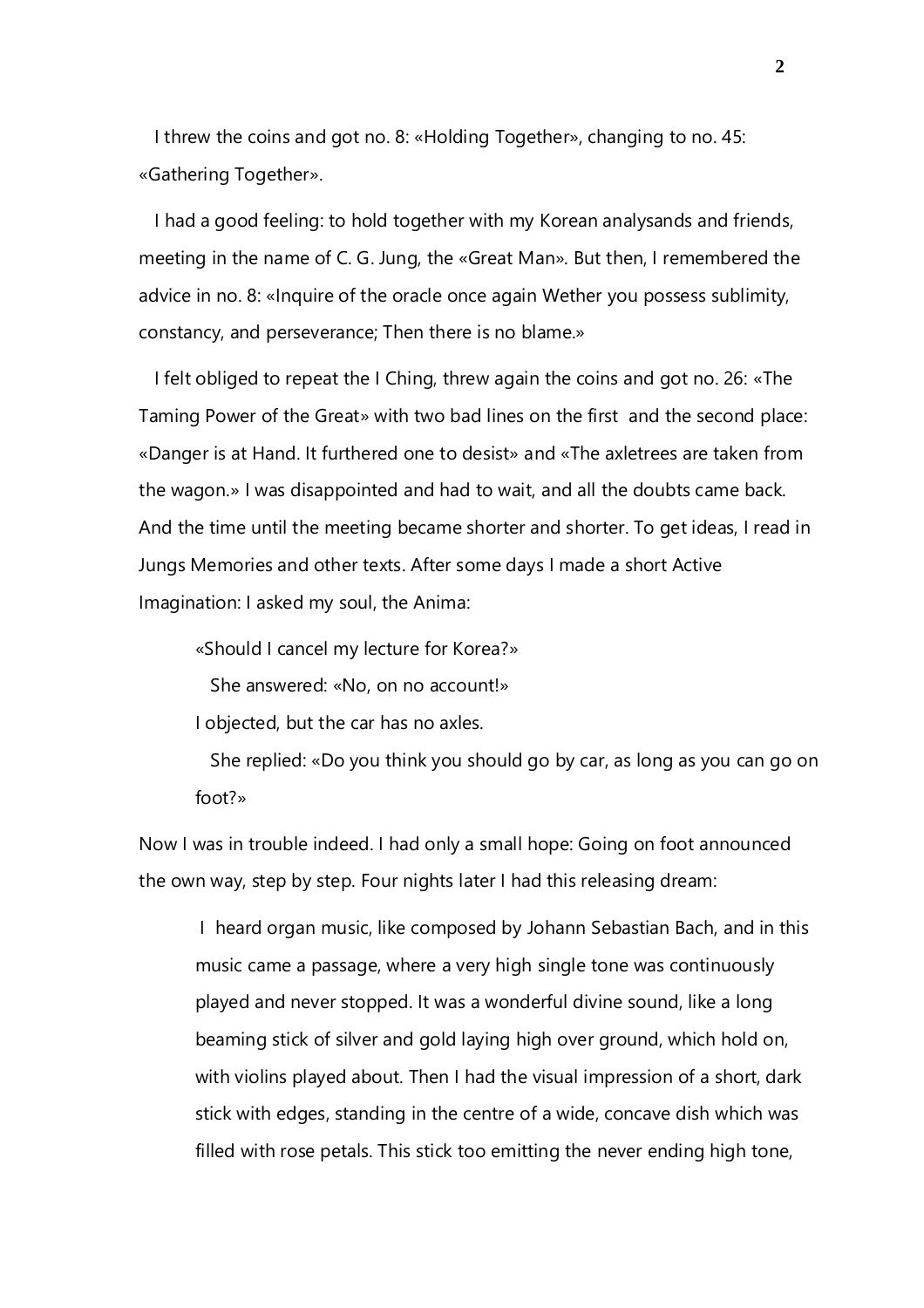the rose petals with the violins. It was so wonderful, that – still in the dream – I had to cry. That a man could compose such a marvellous music ! O Bach ! That was the dream. You see: C. G. Jung is not mentioned in the dream, only the great Johann Sebastian Bach. Jung was not the composer, nor did he do anything. In spite of this I felt that the dream was an answer of my question: «What is most important in Jungian Psychology?»

In his *Memories*, in *Retrospect*, Jung said:

«When people say I am wise, or a sage, I cannot accept it. A man once dipped a hatful of water from a stream. What did that amount to? I am not that stream. I am at the stream, but I do nothing. Other people are at the same stream, but most of them find they have to do something with it. I do nothing. I never think that I am the one who must see to it that cherries grow on stalks. I stand and behold, admiring what nature can do.

 There is an old story about a student who came to a rabbi and said, ‹In the olden days there were men who saw the face of God. Why don't they any more?› The rabbi replied, ‹Because nowadays no one can stoop so low.›

One must stoop a little in order to fetch water from the stream.»<sup>1</sup>

This statement of Jung is without doubt honest, but I think it is too modest. Countless men took some water from this stream – shamans, founders of religions, mystics, serious artists, also myriads of poor and suffering people praying for help. But Jung realized, that the stream is the mystery of the human psyche, whose centre, the Self, cannot be distinguished from God. And so this stream became – by his superhuman hard work – the basis of his psychology.

 This we learned from Jung. He himself brought not back the divine – God or Nature makes grow the cherries. But he experienced in the dreams and in the imaginations the living spirit of the unconscious. He found a way to the stream of

**<sup>1</sup>** *Memories, Dreams, Reflections by C.G. Jung.* recorded and edited by Aniela Jaffé*,* translated from the german by Richard and ClaraWinston, New York 1989, p. 355.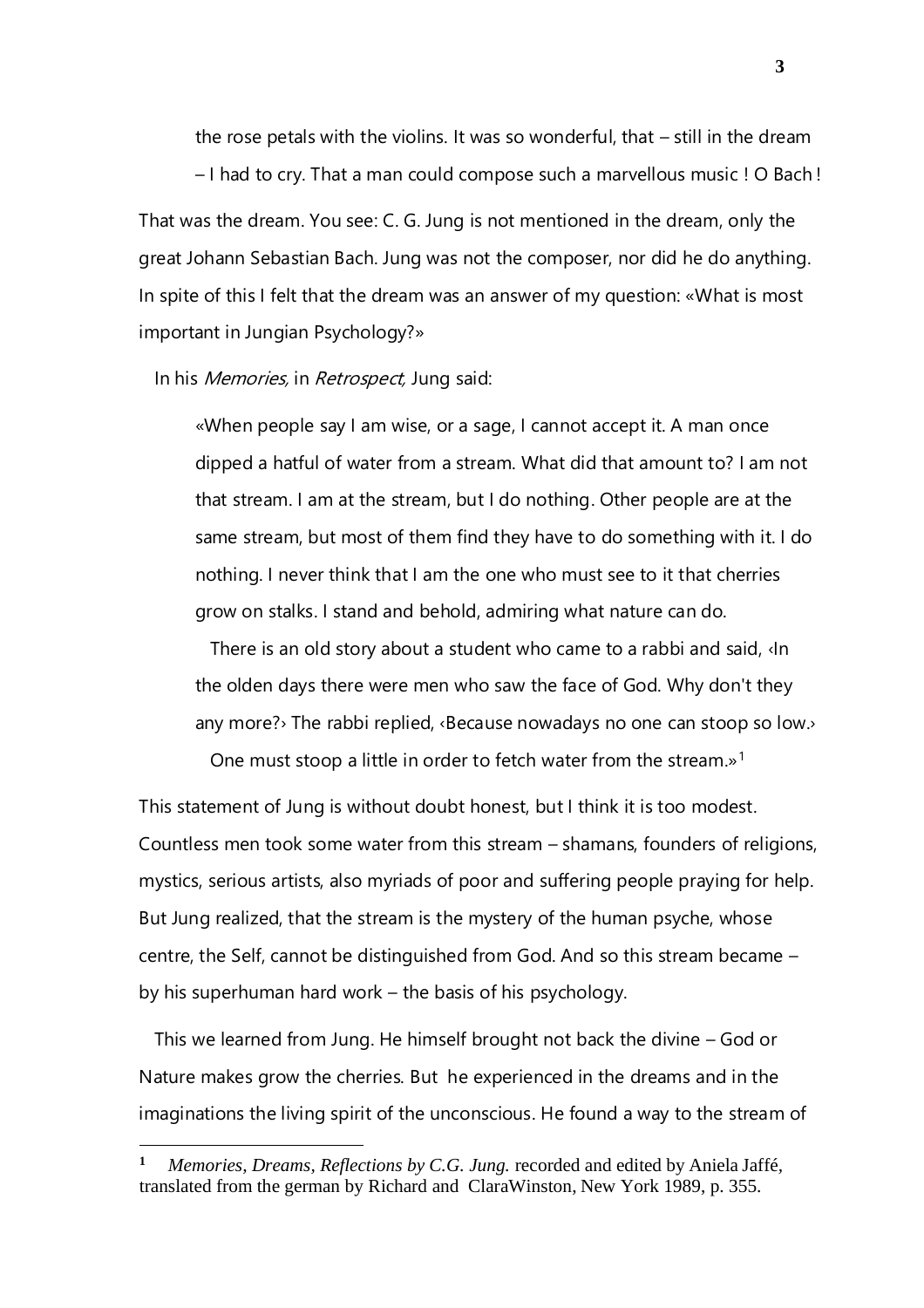the human soul, or he rediscovered this way. As you can see in his Red Book, he experienced the autonomy of the unconscious by his active imagination, by his totally introvert meditation,. And this is decisive: He took the experience seriously. And with his creativity he opened the way, the access to the stream, to the divine for many of us. He opened for our lifes the door to the eternal. He brought us the antidote against a superficial and provisional enlightenment and cheap rationalism which goes on to destroy, all over the world, all that was spiritually important for mankind in the past.

 In my dream, the dish with the rose petals reminds me on our profession: it is like a mandala, a symbol of the self, of totality. Roses are a symbol of love, of Eros, and Eros is a God, a power in life that can be far stronger than our ego-will. Love is often constellated in psychotherapy, we cannot help or heal a suffering individual without a certain amount of love for it. We meet this crucial problem as the problem of transference and countertransference. For Paracelsus love was the supreme basis of medicine. Marie-Louise von Franz saw in a positive transference «the golden bridge» between analyst and analysand, a bridge which is often necessary and helpful, until the client can stand on his own legs, as she said. In his book The Psychology of the Transference Jung stated:

The transference «sometimes set the doctor almost insoluble problems or cause him all manner of worries which may go to the limit of the endurable and even beyond. Particularly if he has a marked ethical personality and takes his psychological work seriously, this may lead to moral conflicts and divided loyalities whose real or supposed incompatibility has been the occasion of more than one disaster.»<sup>2</sup>

In our dreams, the messages are not always benevolent. On the contrary, we meet in them also our dark and despised sides and sometimes also the horrible dangers of our time. In my dream, the centre of the dish with the roses was a short sharp-

**<sup>2</sup>** C. G. Jung, The Psychology of the Tranference, CW 16, § 464.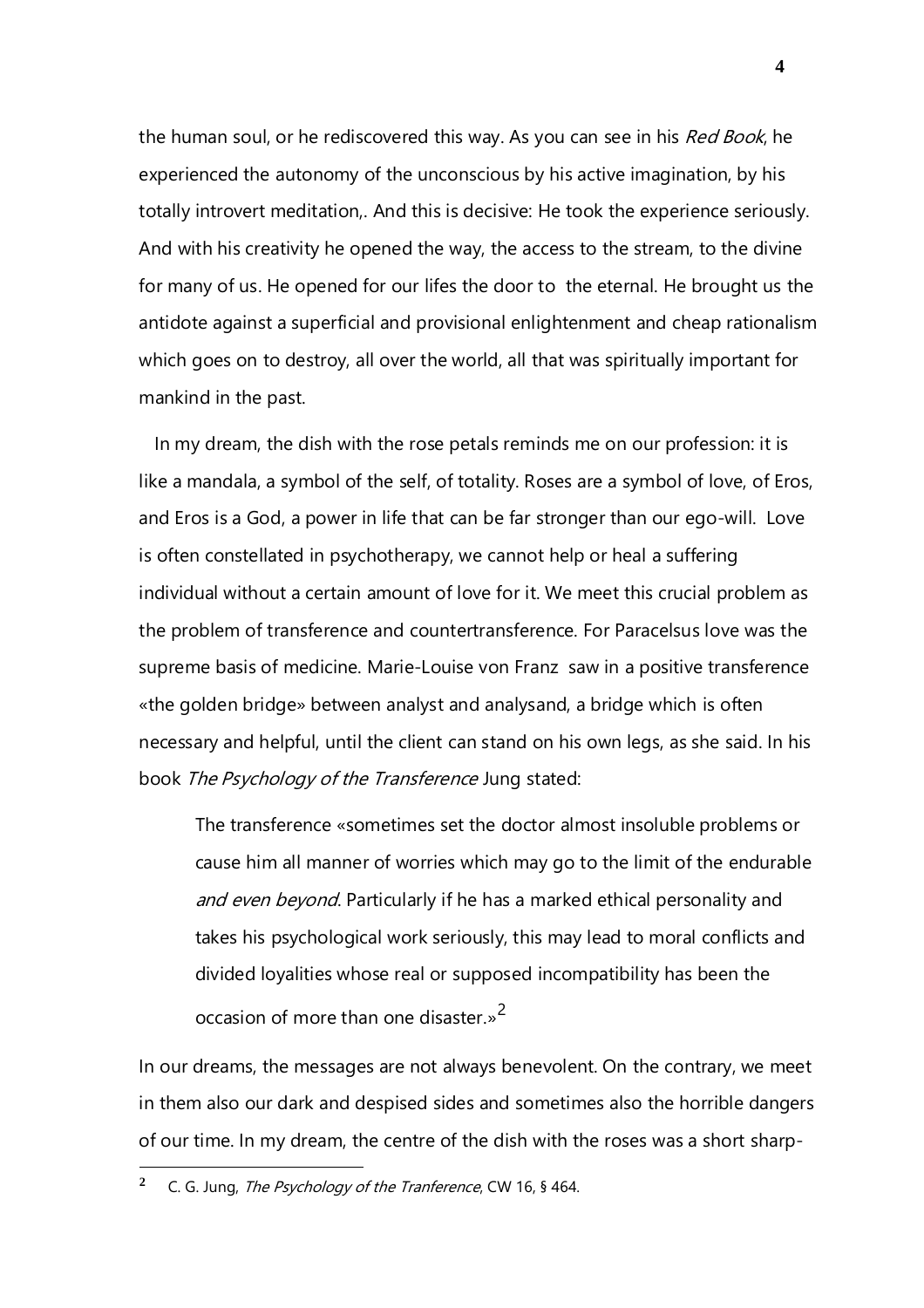edged stick. It was nearly black. Because of the roses and the music played around the dish I relate here the blackness to the problems of love and transference. Jung mentioned the disasters in analysis. We all know such accidents. As analysts we are always at risk: either we come too close to a patient, or we are too shy or are not honest or remain too distant out of pure cowardice and hinder a process of individuation. It is not possible to make no mistake, we never are sure. Not long after the beginning of my analysis with Marie-Louise von Franz, she said to me: «You can not individuate with a white collar!» Individuation is following the curved way of a snake where we meet all difficulties which belong to our life. I was with von Franz half a lifetime, and she never gave an advice that was not founded in a dream. There are analysts which think they are more wise than the unconscious and give advices out of books or their own life experience, or they say: C.G.Jung did it in this or that way. Such advices can be helpful for the moment, but they have nothing to do with individuation. In individuation only the revelations of the own unconscious count, they compensate the deficiency of our conscious mind.

 But how do you recognise a good analyst? When I was 24 years old, in a difficult situation, I could not find C. G. Jung but met Marie-Louise von Franz by chance. This meeting was one of the most important synchronicities in my life. On the seventieth birthday of Marie-Louise von Franz, I honoured her with a short address:

«Meeting you has fundamentally changed the lives of many people here. I know of many friends whose lives were totally turned about by the encounter with you. One could probably liken what we experience with you to what you experienced with Jung. I personally never knew him … but I do imagine that your experience of Jung meant much the same to you as our experience of you does to us.

**5**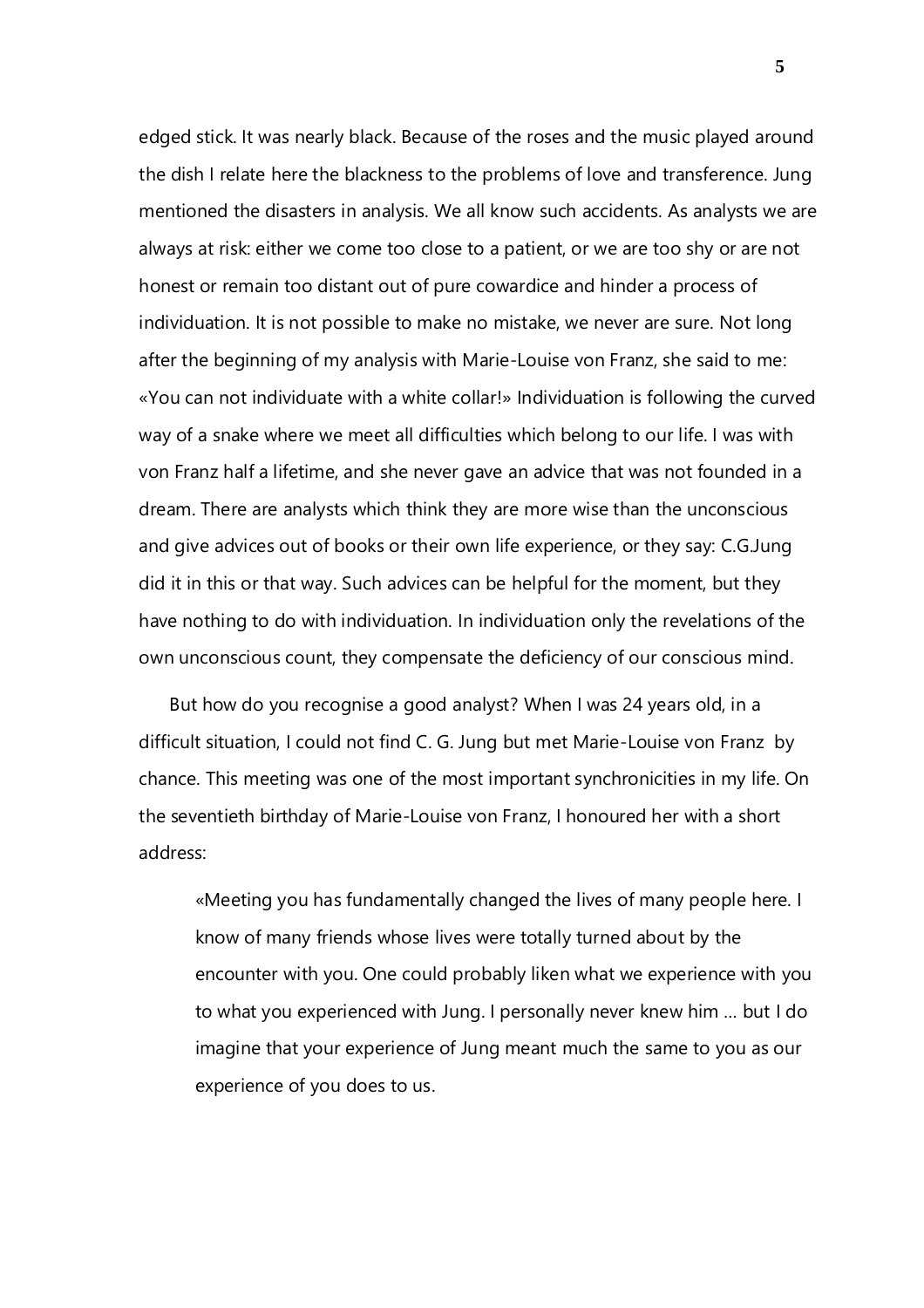You have led each of us to their own individual truth, to their own Self. And it seems to me that you are able of doing that only because you live this yourself and because what you say to us is totally honestly you.…

 When one sits with you in a room, then it always has to do directly with the Self, the *numen*, with the indomitable will of God as it is present in dreams or active imagination. And it never has to do directly with something of the ego. Even when sitting together with you, one kneels and you kneel, and the one who is with you kneels as well in front of the Great and Incomprehensible. This forthrightness of human existence vis-à-vis the numinous ... this is the great experience I have of you.»<sup>3</sup>

It is this modesty and honesty and indeed religious relatedness to the revelations of the unconscious in dreams and imagination, that I have learnt from her. It is a relatedness with many dangers, not least the danger of inflation. But in our time, where all outer authorities and given rules fade away, it is vitally necessary to find the own roots.

 Many years ago, after a difficult time, I had a dream in which, at the end, I found in a wood  $m\gamma$  tree – a huge tree with a trunk who had a width of about 3 metres and seemed to reach to heaven, and I laughed and laughed and said again and again; «I have found my tree! I have found my tree!.» From high above a liana hanged down, thicker tan a leg. I was unspeakably happy, that I found my tree, my roots, my Self. But when I told the dream to von Franz, she was not as enthusiastic as I was. She only said: «Now you have to climb up the liana to the hight – this is your work!»

 For her and for Jung it was absolutely necessary that we all do our creative work, especially for analysts. Many of us only like to give analysis – this is far more

**<sup>3</sup>** See Emmanuel Kennedy-Xypolitas (Ed.), The Fountain of the Love of Wisdom. An Homage To Marie-Louise von Franz. Wilmette, Illinois 2006, p. 83 f. – In extenso (in German): Jungiana, Beiträge zur Psychologie von C. G. Jung. Reihe A, Band 2, Küsnacht 1989, p. 7 f.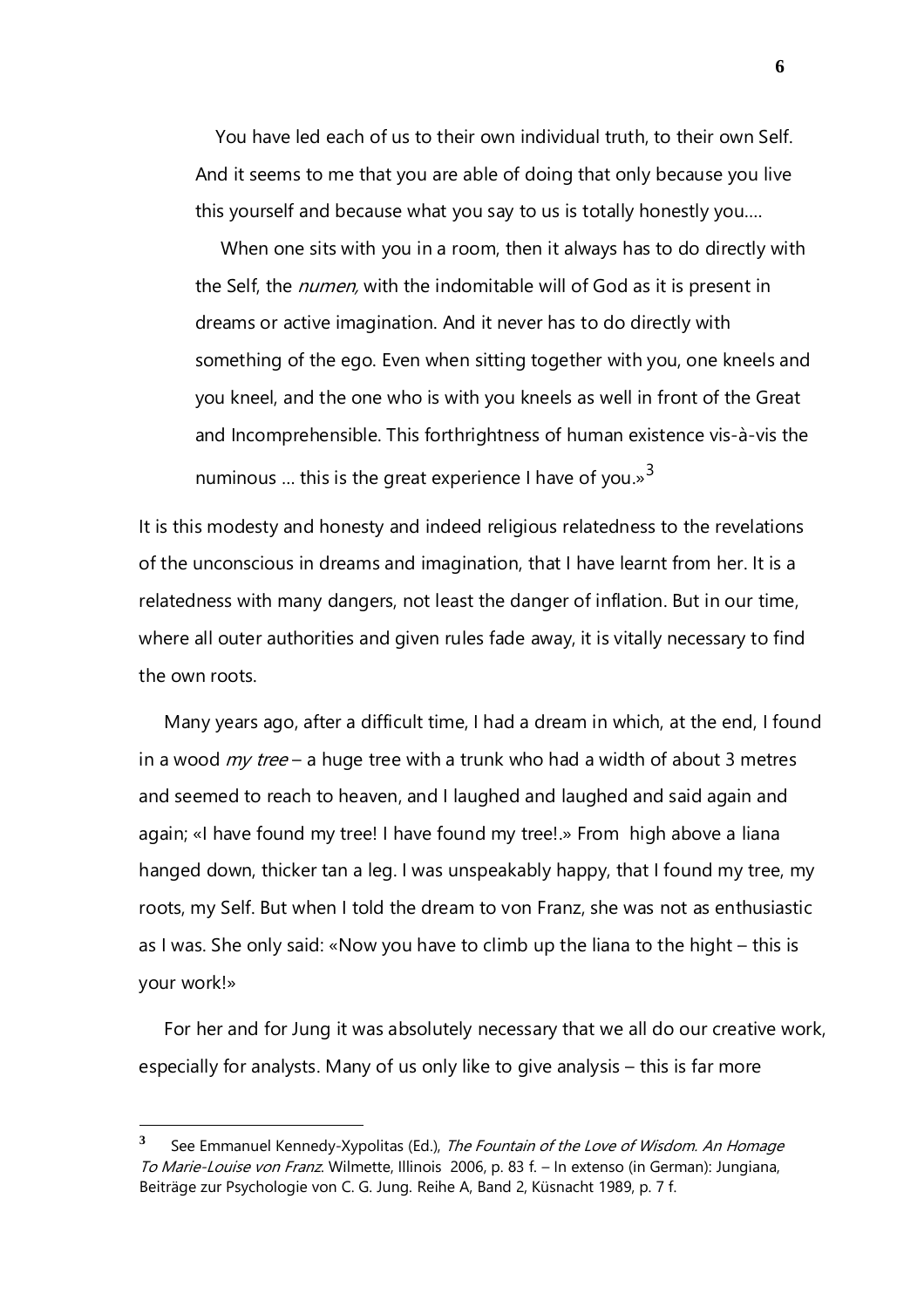agreeable than to do the always very hard creative work. But the dreams – not only my own dreams, usually insist on doing creative work. Think of the enormous struggle and work of C. G. Jung! Creative work is always a hard sacrifice of natural life. $4$ 

 We don't know wether our creative work is any help for the dangerous situation of our world. But the dreams speak of a direct correlation. Once I dreamt, that a bus in which I went was stopped, and this made stop the rotation of the earth. I could see, that all the sunlit parts between the houses remained without moving. At that time, I was blocked in my creative work. Each time when I entered the room for analysis in the house of Marie-Louise von Franz, she greated me with the words: «How is your book?!» I was not always happy with this question.

 Many years ago, an analysand, a Korean doctor who studied at the Jung-Institute Zürich, was worried about a political change in Korea, and he asked himself if he should suspend his studies and go home and help the suppressed students. Then he dreamt a dream that belongs to mankind:

«A huge monster, like a whale, was in the ocean. I saw how the monster swallowed a ship, and I thought it will swallow everything in the world, and will rule the world. I stood on a sandy beach and the monster made rise the water of the ocean, therefore I couldn't stand on the beach anymore. I felt forced to leave and to go somewhere else.

 I reached a place with a cave. Some guardians stood in front of the cave door and I explained them why I was here. I entered the cave, there was a small chamber. In this chamber a Zen master received me. He had stayed in this chamber all his life and had meditated. We talked together and he said that he could change the world with his spiritual powers.»

**<sup>4</sup>** Cf. Gerhard Adler, Dynamics of the Self, London 1979, p. 89 (Letter of C.G. Jung).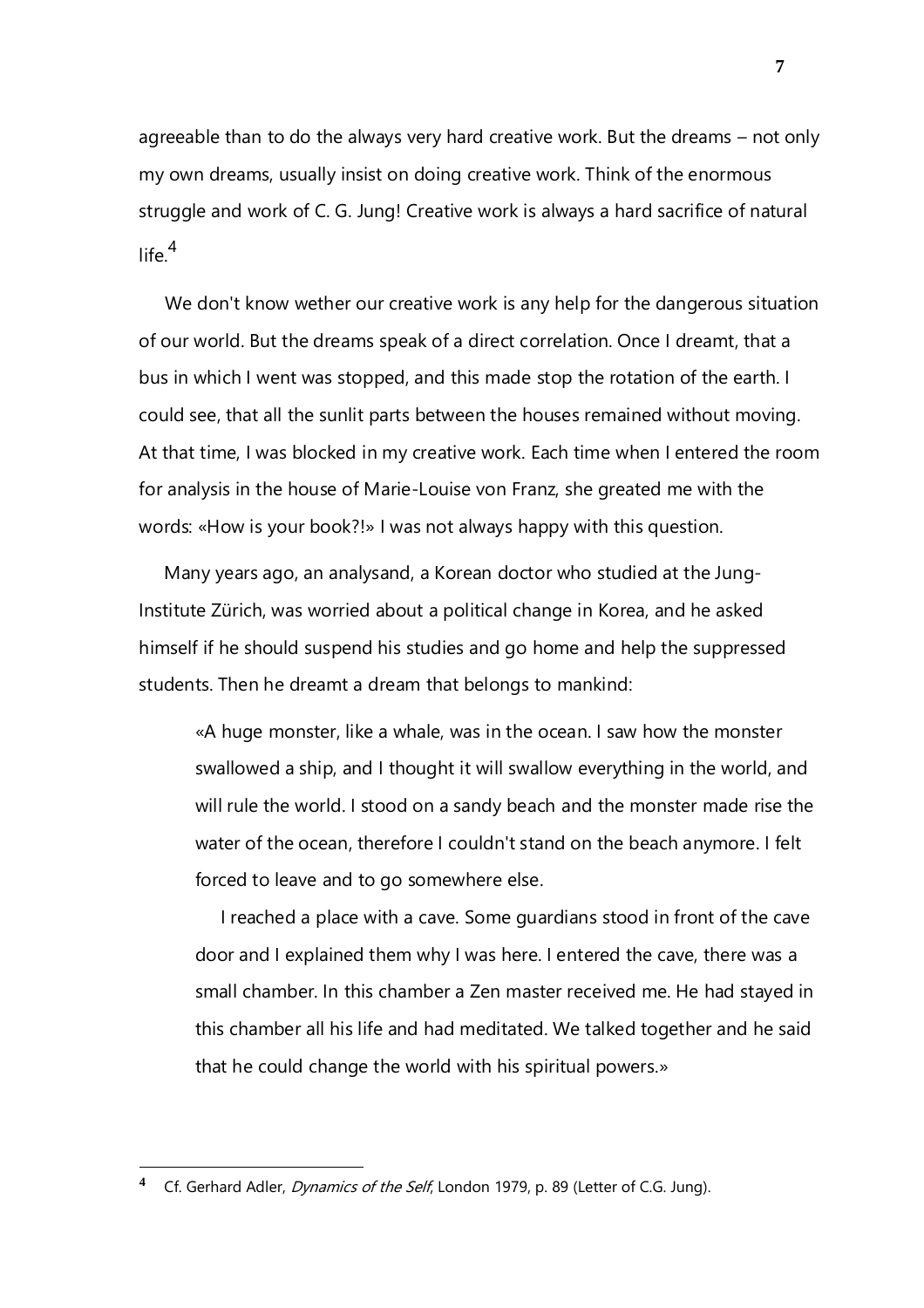That was the dream. Only introversion can bring a solution. I said to the analysand: «What you dreamt is old Eastern wisdom!» «Yes», he said, «I know, but we don't believe in it anymore!» It is the same in the Western world – in our materialistic world we all have lost our trust in spiritual powers. But the unconscious, the unknown maker of our dreams still knows. I think this Zen master would be the wholly individuated man. We could compare him with the well-known Rainmaker from the report of Richard Wilhelm. He had first to put himself in order, and then rain could fall. In our group of Jungians here in Switzerland we often speak of the Rainmaker-principle, that means to be connected with the Self and therefore also have a good effect on the surrounding. The same is shown in the old chinese tale The oxen and his herdsman. The herdsman comes on the market after a long life as an old man. He has forgotten all the search and taming of the ox, he has no shoes, a big belly and is heartly laughing. Without any intention he suddenly makes blossom the dry trees.<sup>5</sup> Anywhere I have read: Wherever he passed by, the cherry trees blossomed. – C. G. Jung made not blossom the cherry trees, but men. By his humanity, by his human wholeness, he gave them trust into the meaning of their own life. This is the healing effect of a really individuated human being. In Alchemy, the only once produced alchemical gold had the same effect: in the multiplicatio it made cheap metals also become gold.

 We live in a difficult time in which all the previous spiritual and religious certainty changes. When I wrote my paper on the *Unus mundus*, I dreamt;

«I was standing alone on a somewhat raised edge of an enormous ocean bay. The ocean waters were circling slowly towards the left and at the centre of these circling waters, rather close to the edge where I was standing, a reddish-golden glowing sun had emerged. Further to the left, up in the sky, of an elevated angle of about 30° towards the west, our normal sun could

**<sup>5</sup>** Der Ochs und sein Hirte. Eine altchinesische Zen-Geschichte. Übersetzt von Kôichi Tsujimura und Hartmund Bucher.Stuttgart, 6.Aufl. 1988, p. 49.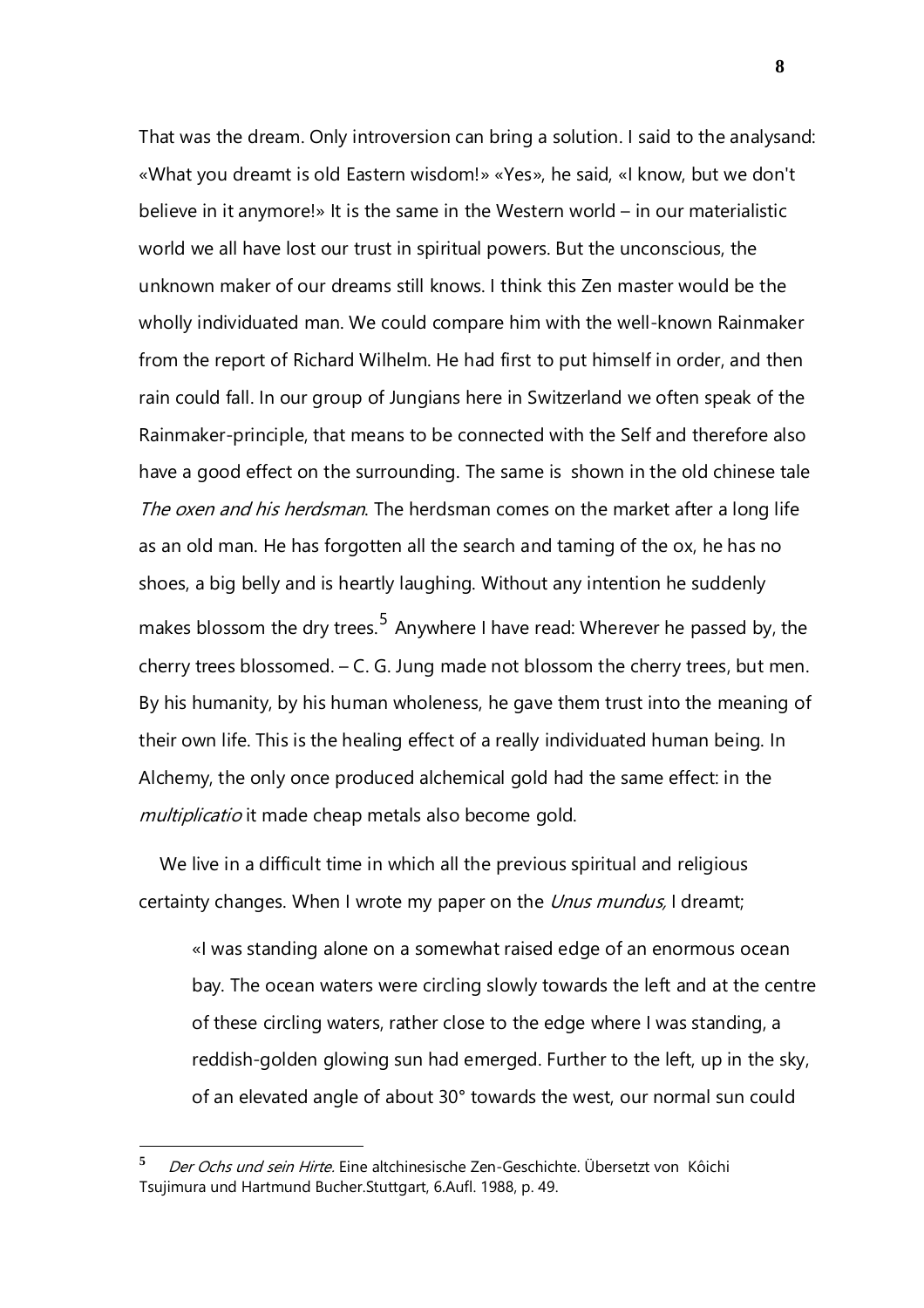be seen between bands of clouds. The new sun could not be the reflection of the sun in the sky.»

I wrote to this dream:

«In our culture, Christ was the sun, the *lux moderna* of his time. This sun that leans towards the west, the Christian era, the time of the spirit coming from above, is drawing to a close.»

Now I would add: This sun could be the world-wide rationalistic consciousness, the everywhere adored old king, which is coming to an end.

And I wrote: «From out of the ocean, the earth, nature, from the collective unconscious, a new light is dawning, the somewhat reddish sun, perhaps the new principle of consciousness for the next 2000 years. It is being formed by the waters of the ocean's own movement and it will rise without any kind of intervention by mankind. What this new sun will bring, nobody knows. It is a symbol, a new God-image that corresponds to the tendency of the unconscious to increase consciousness. It is a light from below which…will also encompass the darkness of the unknown god. It could be a conscious awareness, the conscious awareness of man become whole who realizes the divinity of all creation, including matter…»<sup>6</sup>

And, as I would add here: It will also include the feminine, the true principle of Eros.

 This dream was grace and gave me a great hope for the future of mankind. Following the genii C. G. Jung and Marie-Louise von Franz who went ahead, we all are working on new consciousness, the Mysterium coniunctionis, the synthesis of the psychic opposites, step by step, with humbleness and hard work.

**<sup>6</sup>** Gotthilf Isler, Einige Überlegungen zum unus mundus. Die Ganzheit der Welt als Erkenntnisproblem. In: Bilder des Unerkennbaren. Beiträge der Eranostagungen 2007 und 2008. Hrsg. von Erik Hornung und Andreas Schweizer. Basel 2009, p. 192, and in: Jungiana, Reihe A, Band 16, Küsnacht 2010, p. 132 f.